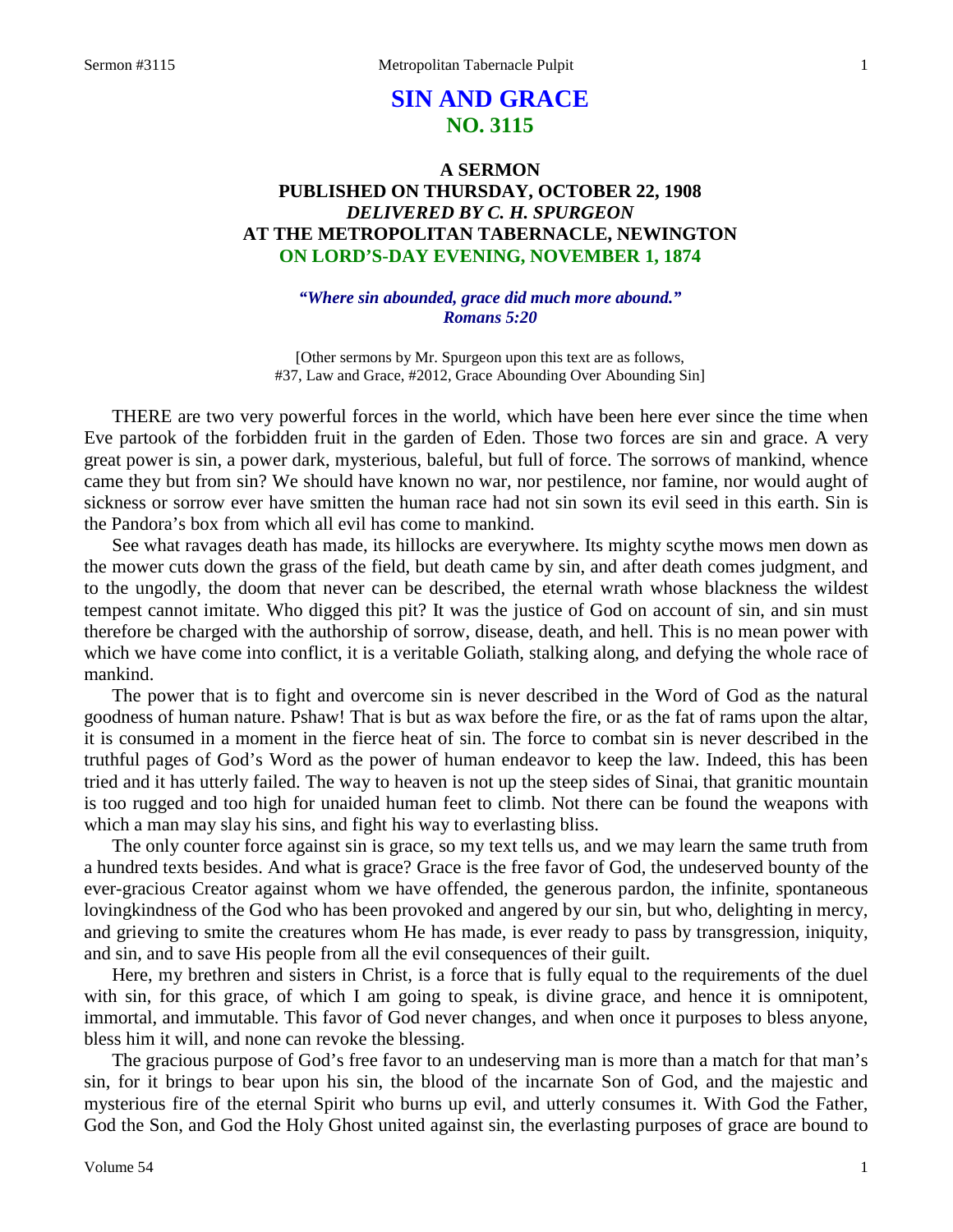be accomplished, sin must be overcome, and my text proved to be true, "Where sin abounded, grace did much more abound."

**I.** To illustrate the great principle of my text, I ask you to notice, first, that the context refers us to THE ENTRANCE OF TRUE LAW, "The law entered, that the offense might abound. But where sin abounded, grace did much more abound."

Instead of giving any historical statement concerning the introduction of the law in the days of Moses, I am going to speak about the experiential matter of the introduction of the law of God into our hearts. Those of you who have been converted remember the time when the law of the Lord first entered your heart. The law engraved on the two tables of stone, the law recorded in the Bible, does but very little for us, but when the law really enters our heart, it does much for us. What does it do?

The first thing the Law does to most men is *to develop the sin that is in them.* Paul writes, "I had not known sin, but by the law: for I had not known lust, except the law had said, Thou shall not covet." But as soon as he found that there was a law against a certain sin, by some unhallowed instinct of his unrenewed nature, he wanted to do the very thing that he was forbidden to do. It was like that with us, the first effect of the entrance of the law of God into our hearts was to develop the sin that was already within us.

"That is a dreadful thing," says one. Yes, it is, but look at the matter from another aspect. Here is a man who has within him a dire disease which will be fatal if it is allowed to remain, so the physician gives him some medicine which throws the disease out. The man used to have a beautiful complexion, but after he has taken that medicine, his face is covered with blotches. Is that a bad thing? Yes, the blotches are bad, but the hidden disease was worse.

While that disease was concealed within his system and was killing him, he probably did not even know that is was there. He knew that he was not well, and perhaps, thought that he was dying as the result of some other complaint, but now he sees what the disease is, and everybody sees it, and now that which looked like an evil thing may turn out to be for real good to the man.

So does it often happen mentally, morally, and spiritually. A man's wicked heart is full of enmity against God, yet he thinks—and perhaps he is right in thinking—that he is outwardly a strictly moral man, but lo! the law of God, with its requirements of perfect purity and absolute obedience, enters his heart, and he rebels against it, and now the sin is apparent, even to himself.

It is likely now that this man will repent of sin, it is highly probable that this development of his latent sin will lead him to form a different opinion of himself from any that he ever had before, and therefore, though the sin is evil, and the development of it is evil, yet, where sin abounded, grace shall much more abound, and so good shall come out of the evil after all.

When the law enters a man's heart, *it also brings his sin out in very strong relief*. He never saw his sin to be so black as he now sees it to be. A stick is crooked, but you do not notice how crooked it is until you place a straight rule by the side of it. You have a handkerchief, and it seems to be quite white, you could hardly wish it to be whiter, but you lay it down on the newly-fallen snow, and you wonder how you could ever have thought it to be white at all.

So the pure and holy law of God, when our eyes are opened to see its purity, shows up our sin in its true blackness, and in that way it makes sin to abound, but this is for our good, for that sight of our sin awakens us to a sense of our true condition, leads us to repentance, drives us by faith to the precious blood of Jesus, and no longer permits us to rest in our self-righteousness, and so it can be said of us that, though the entrance of the law has made our sin to abound, "Where sin abounded, grace did much more abound."

The entrance of the law of God into the heart *very generally causes great anguish.* Well do I remember that experience, and so do some of you. When the law entered our hearts, it came not merely with a straight rule, and with a perfect pattern of whiteness, to show us our deformity and our blackness, but it also came with a heavy whip, and it laid that whip about our shoulders, and every time it fell it stung us to the quick.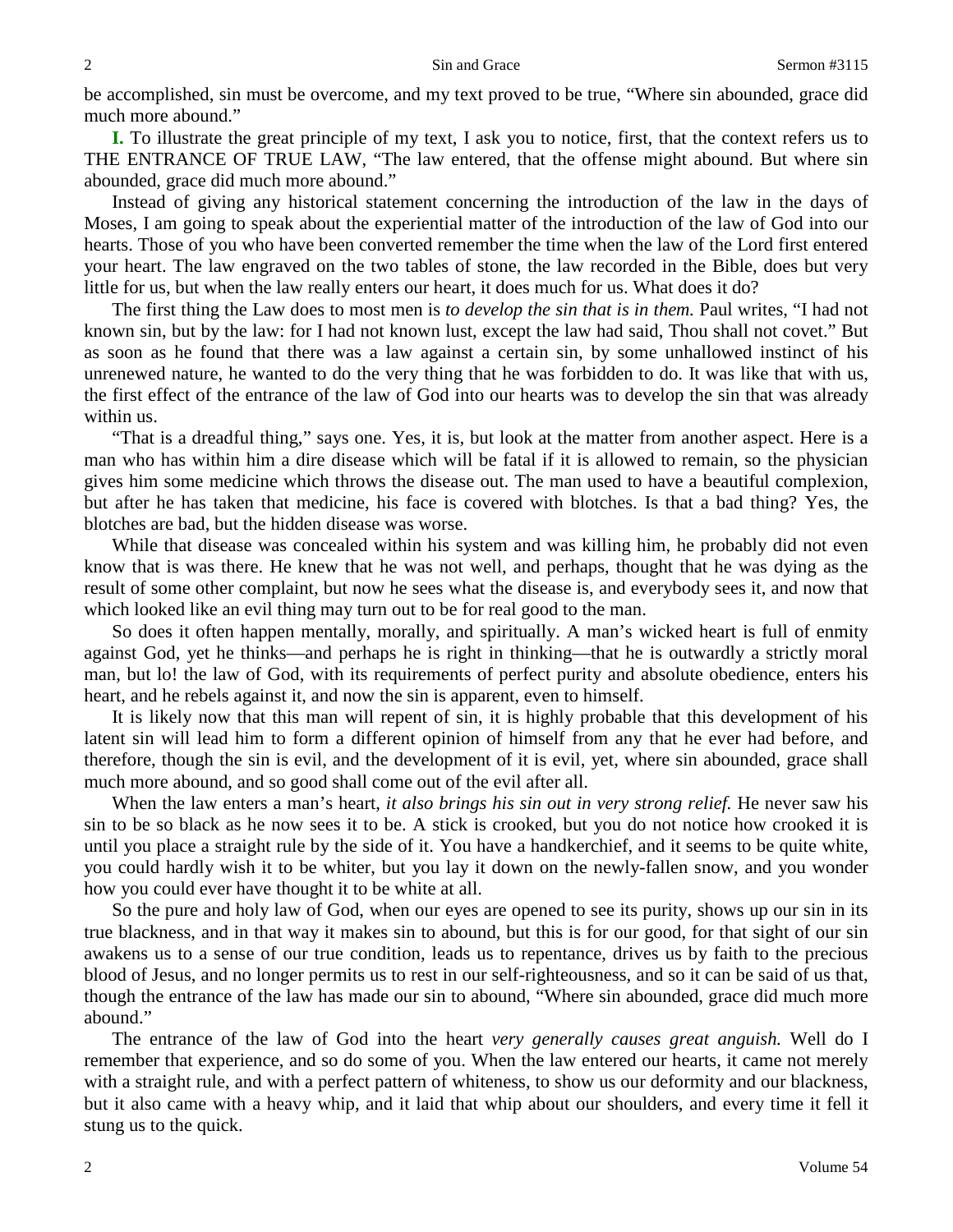A little while ago, I met with a Brother who said to me, "You cannot too forcibly describe the anguish of a convicted conscience, for," he said, "I remember when I reckoned how long it would be before I must, in the ordinary course of nature, be in hell. I said to myself, 'Suppose I live to be eighty years of age, yet how short a time it will be before I must be enduring the infinite wrath of God.'" Yes, that is the effect that the law of the Lord often produces upon a man when it enters his heart. It brings a mirror before him, and says to him "Look in there, and see not only what you have done, but also what is the just consequence of your evil deeds." A man no longer cavils at God's justice when the law once gets inside his heart, it shuts his mouth except for groans and sighs, and he has plenty of *them.* 

It may be thought, by some people, to be a very sad thing that the law should come into a man's heart to break it, and to cause him such sorrow and anguish as I am trying to describe. Ah, but it is not so, it is a very blessed thing. You cannot expect God to clothe you until He has stripped you, nor to heal you until He has cut the proud flesh out of your wounds.

When a woman is sowing with a fine white silken thread, she must have a sharp needle to go first, to make a way for the thread to go through after it, and the anguish of spirit, which the law creates in the soul, is just the sharp needle which makes a way for the fine silken thread of the Gospel to enter our heart, and so to bless us. Let us thank God if ever we have experienced the entrance of His law into our hearts, for although it makes sin to abound, it makes grace much more abound.

When the law gets thoroughly into a man's heart, *it drives him to despair of himself.* "Oh!" he says, "I cannot keep that law." Once he thought that he was as good as other people, and a little better than most, and he did not know but that, with a little polishing and a little help, he might be good enough to win the favor of God and go to heaven, but when the law entered his heart, it soon smashed his idol to atoms.

The Dagon of self-righteousness speedily falls before the ten commandments of God, and is so broken that it can never be mended. Men try to set the stump of it up on its pedestal again, but as long as the law of the Lord is in the same temple with self-righteousness, self-righteousness can never be exalted again.

To some people it seems to be a dreadful thing to give a man such a bad opinion of himself, but indeed, it is the greatest blessing that could come to him, for when he despairs of himself, he will fly to Christ to save him. When the last crust is gone from his cupboard, he will cry to the great Giver of the bread of life, whereof if a man eats, he shall live forever. You must starve the sinner's self-righteousness to make him willing to feed on Christ, and thus the very depths of his despair, when he thinks that he must be lost forever, will only lead him, by God's abundant love, to a fuller appreciation of the heights of God's grace.

Once more, when the law of God enters a man's heart, *it pronounces a curse upon him.* That was a singular scene which was beheld over against mount Ebal, and over against mount Gerizim, where one company read the curses, and another company read the blessings out of the book of the law. Now the law can do nothing for a sinner but say to him, "Cursed is every one that continueth not in all things which are written in the book of the law, to do them," but the Gospel comes in, and it replies to the curse of the law with such words as these, "Blessed is he whose transgression is forgiven, whose sin is covered. Blessed is the man unto whom the LORD imputeth not iniquity, and in whose spirit there is no guile."

Let the law curse as it may, the Gospel's blessing is richer and stronger, for the Gospel says, "Therefore being justified by faith, we have peace with God through our Lord Jesus Christ," and "there is therefore now no condemnation to them which are in Christ Jesus, who walk not after the flesh, but after the Spirit."

**II.** Now I change our line of thought, and come closer home to Christians, by noticing that the great principle of our text is also illustrated in THE AFTER-EXPERIENCE OF THE BELIEVER.

Some young converts imagine that as soon as they believe in Christ and find peace with God, they will be perfect, and have no more sin within them. Such an erroneous idea will only prepare them for a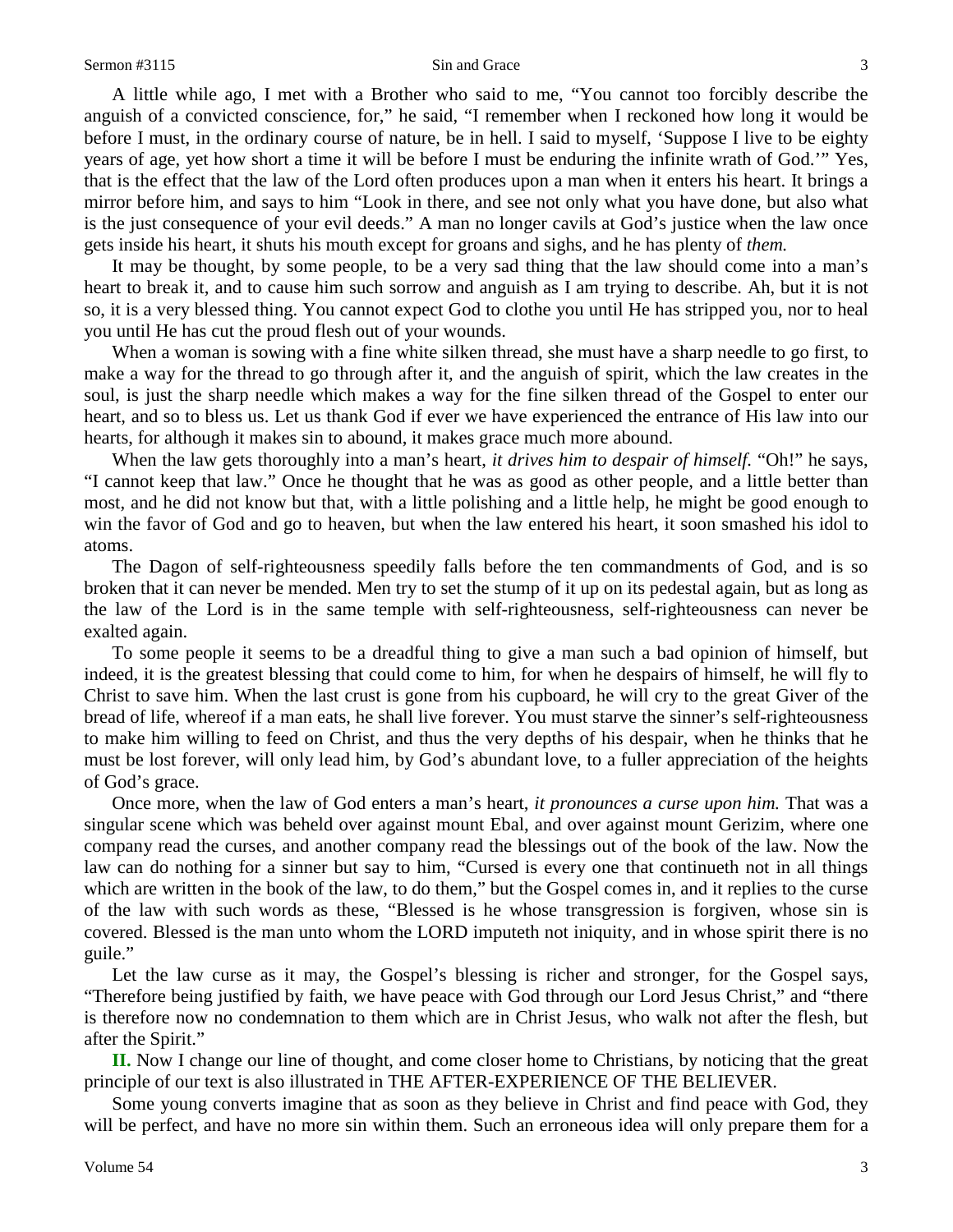great disappointment, for conversion is not the end of the battle with sin, it is only the beginning of that battle. From the moment that a man believes in Jesus, and is thereby saved, *he begins his life-long struggle against his inbred sins.* 

I hear that there are some brethren and sisters who have become perfect, and I am pleased to hear it if it is true, but I am glad they are not members of my family, I do not think I could live with them very peaceably, as I have generally found that the so-called "perfect" people are usually not at all pleasant people to be associated with those of us who do not profess to be perfect. We wish we were perfect, and we wish that other people were perfect, but hitherto, our investigations have led us to believe that the perfection which is claimed by certain persons is, in every case a mistake, and in many cases is a delusion and a sham.

Our opinion is that men, after they are converted, and begin to examine themselves in the light of God's Word, if they are at all like us, *find sin everywhere within them—*sin in the affections, so that the heart lusts after evil things—sin in the judgment, so that it often makes most serious mistakes and honestly puts bitter for sweet, and sweet for bitter—sin in the desires, so that though we try to curb them, they wander hither and thither, whither we would not—sin in the will, so that Lord Will-be-will proves that he is still very proud, and wants to have his own way, and is not willing to bow submissively to the will of God—sin in the memory, so that the most godly people can often recollect a snatch of a bad old song which they used to hear or to sing, far more readily than they can remember a text of Scripture which they wish to treasure up in their memories, for memory has become unhinged, like all the rest of our faculties, and is quick to retain evil, and slow to retain that which is good.

Brethren and sisters in Christ, in what part of our body does sin not dwell? Is there any single faculty, or power, or propensity that we have which will not lead us astray if we will let it do so? Are we not obliged to be always upon our guard against ourselves, and to watch ourselves as a garrison of soldiers would have to watch the natives of a country whom they had subdued, but who were anxious to throw off the yoke of the foreigners who had overcome them. In a similar fashion, grace is a foreigner in possession of our nature, and it holds by its own superior force what it has won, and only by its supernatural strength are we kept from regaining former position.

Thus you see how sin abounds, even in the heart of a believer, but blessed be God, grace *doth much more abound there,* for although the will is still strong, there is a higher power that subdues and controls it so that our will is being gradually conformed to the will of God. Our affections, though they are apt to grovel here below, do soar towards Christ, for He has really won our hearts. Our desires do go astray, yet their main tendency is towards holiness. Blessed be the name of the Lord, unless we are awfully deceived, we desire to do that which is well-pleasing in His sight.

Our memory too, though I have already confessed its faultiness, does often enable us to remember Jesus Christ, and it will never forget Him whoever else it may forget. Ay, and our whole nature, though I have truly spoken of its faults, is a new nature, which God has wrought within us—a nature that is akin to the divine, and in this nature grace triumphs over sin, so that where sin aboundeth, grace doth much more abound.

The same truth may be learned in another way. Sin abounds in the believer, not merely in the shape of the original sin in which he was born, and in the tendency to sin which is ever present with him, but *sin mars the best thing he ever does.* 

Did you ever examine one of your own prayers, did you ever look at it critically after it was finished? Shall I tell you what it was like? It was like something that man had manufactured, and which, when observed by the naked eyed, looked very beautiful. Put a microscope over it and look at it.

Take a needle if you like, for that seems to be one of the most polished pieces of metal conceivable, and as soon as you place it under the microscope you say, "Why, I have got a rough bar of iron here! Surely it cannot be a needle." Yes it is, but you are looking at it now with a power far beyond your ordinary sight, and in like manner, when the grace of God opens a man's eyes to see his best actions as they appear in God's sight, he sees that those actions are marred by sin.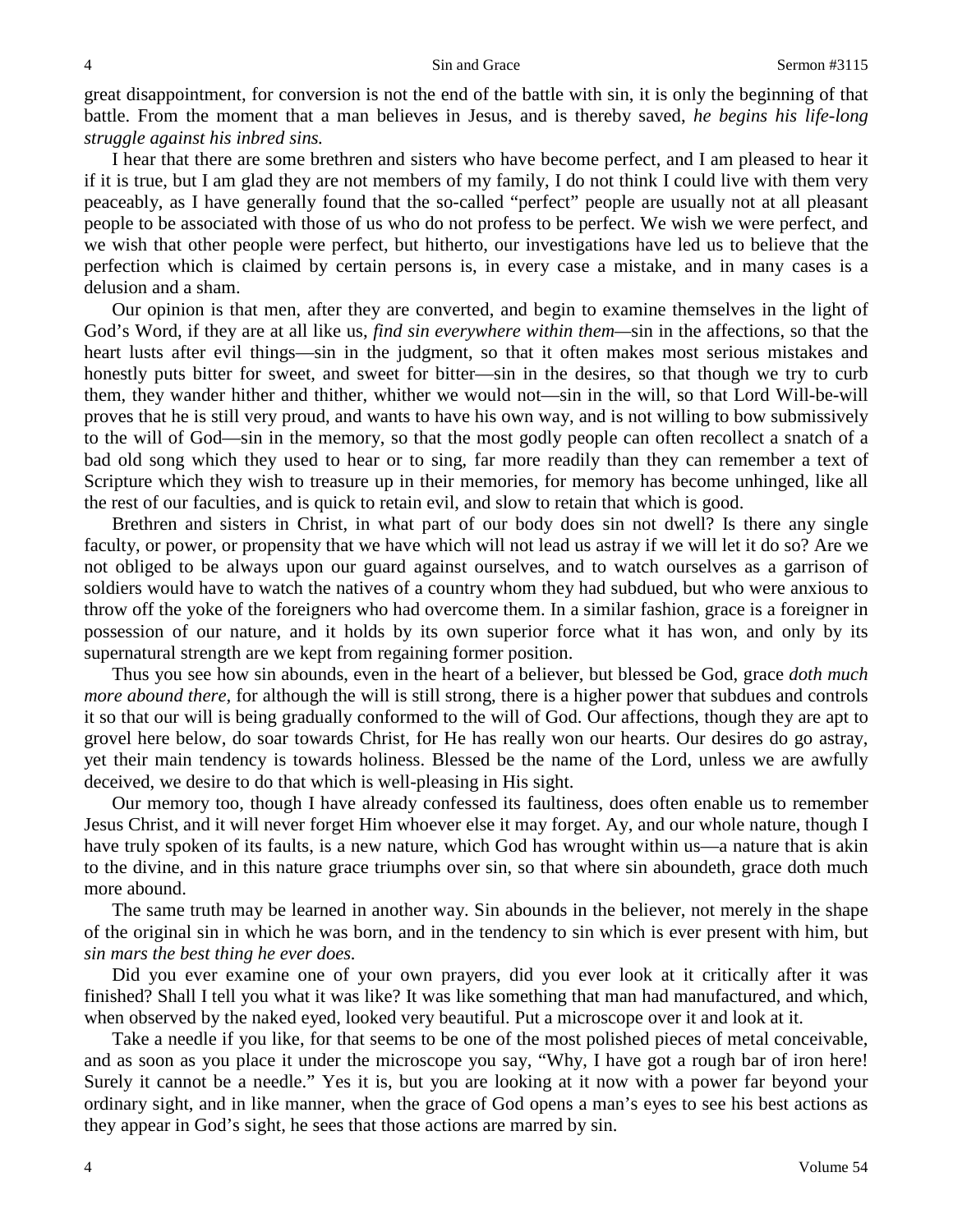There is not anything that he has done which appears to him to be what it ought to be when he looks at it aright in the light of God's Word. The most consecrated action of his life, the most devout communion with Christ, the most intense ardor after God, falls far short of what it ought to be, and has something in it which ought not to be there. When the grace of God is strong within us, it makes sin appear to abound even to our own vision, we see it in every hymn we sing, in every prayer we pray, in every sermon we preach.

Not only do we see sin in our best things, but *we also discover sin in our omissions.* We were never troubled about that matter before, but now we recollect that what we do not do is often sinful—not merely the wrong that we commit, but the good that we omit, the good that we neglect or forget to do. There is much sin there.

Then we begin to examine our thoughts, and our trivial utterances, and we see them all crusted over with sin. Tested under the light of God's Word, everything seems to be honeycombed through and through with sin, so that sin indeed abounds.

Well, what then? Why, then, this blessed text comes sweetly home to our hearts. "The blood of Jesus Christ his Son cleanseth us from all sin." And now, how gloriously grace abounds! Now we prove the power of that precious blood which can wash us whiter than snow, so that God Himself shall say to each one of us, "There is no spot in thee."

Beloved brethren and sisters in Christ, I do firmly believe that a deep and clear sense of sin is necessary to a right estimation of the power of pardoning love. I am sure that it is a great blessing to us when we have a deep sense of our sinnership. God forbid that we should ever pray as the Pharisee did, "God, I thank thee, that I am not as other men are." Far better would it be for us to imitate the publican, and cry, "God be merciful to me a sinner." None but those who are lost prize the Savior who came to seek and to save that which was lost, none but those who feel that they are foul and vile rightly value His cleansing blood.

O beloved, when your sin abounds, then is the time to recollect that grace much more abounds. Sinner as you are, you are forgiven, you are "accepted in the Beloved," you are saved, you are a child of God, you shall be in heaven ere long, to praise forever the grace that shall be crowned with glory.

Once more on this point. I believe that many of you have had an experience similar to mine, and that there have been times when you have been living specially near to God, and walking in the light of His countenance, when on a sudden, the sin that dwells in you has seemed to attack you just when you least expected it. I know that my fiercest temptations often come to me immediately after my highest enjoyment of communion with God. They seem to come like a sharp draught of cold air the moment you step out of a warm room, and you hardly know what to do for the best, you are scarcely prepared for it.

It will sometimes happen that a tempter, which you thought you had quite overcome, will rush upon you like a lion out of a thicket, or a passion which you thought had been most effectually conquered, will come sweeping down upon you like a hurricane from the hills, and your poor little skiff upon the lake seems well-nigh overwhelmed with its furious onslaught.

Then, as you look at yourselves, and are surprised to find so much sin in yourselves, you know that sin abounds, what do you do then? Well, I believe that, at such times, Christians try to nestle closer than ever under the wings of God, and they feel humbler, and they go to the precious blood of Jesus with a more intense desire to prove again its cleansing power, and they cry to the Strong for strength, and they feel more than they ever did before their need of the Holy Spirit's sanctifying power.

Ralph Erskine said that he was more afraid of a sleeping devil than of a roaring devil, and there was good reason for his fear, for when the devil was roaring, the saints would be more on the watch than when he was quiet. The worst temptation in the world is not to be tempted at all, but when there is a strong temptation and your soul is fully aware of it, you are on your guard against it. The wave of temptation may even wash you higher up upon the Rock of Ages, so that you cling to it with a firmer grip than you have ever done before, and so again where sin abounds, grace will much more abound.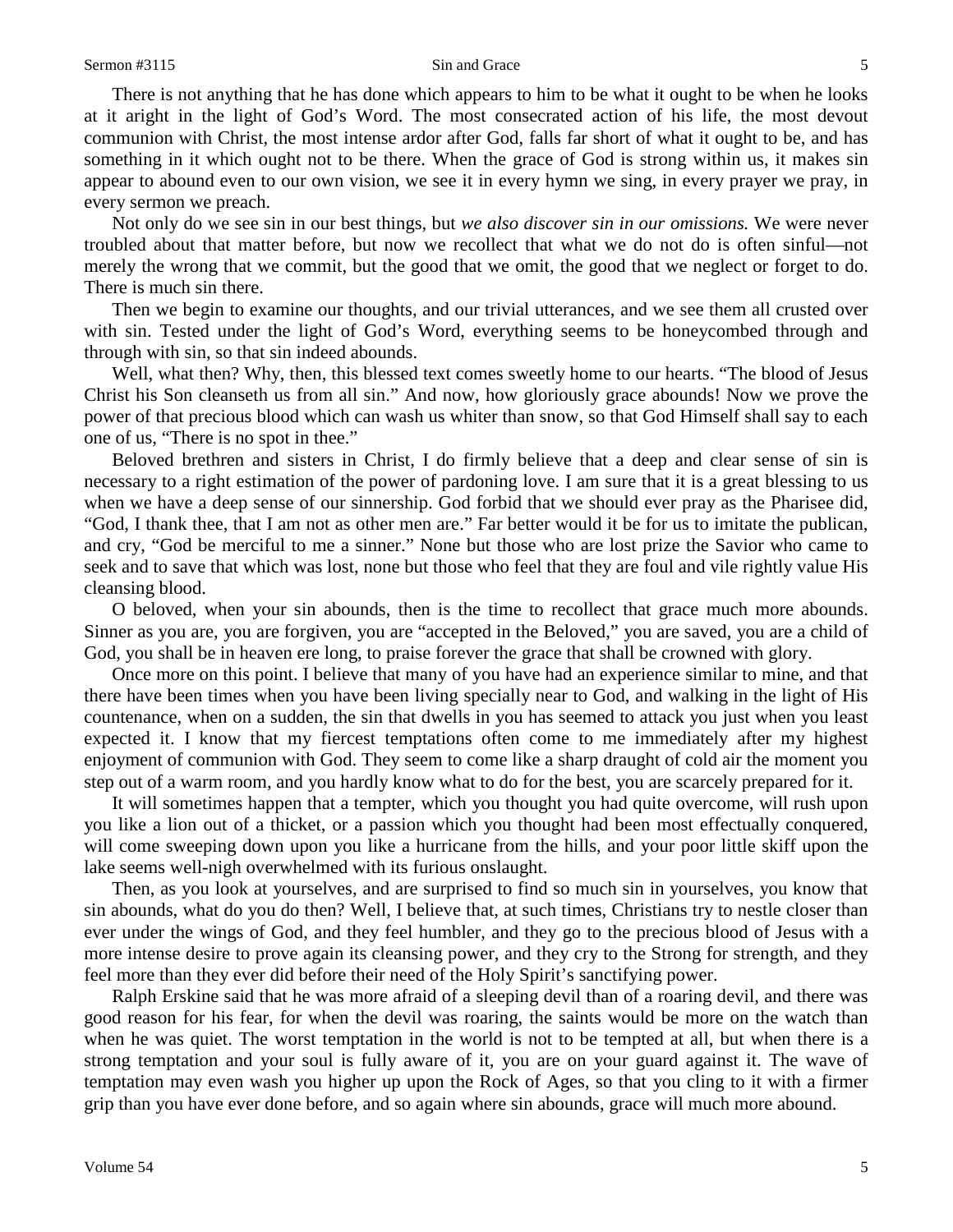**III.** Now I must close with a few general observations upon another matter. The great truth revealed in our text is not only illustrated by the entrance of the law into the hearts of believers, and in the afterlife of Christians, but also IN ALL THE BLESSINGS OF SALVATION.

It is very wonderful, but it is certainly true, that *there are many persons in heaven in whom sin once abounded.* In the judgment of their fellow men, some of them were worse sinners than others. There was Saul of Tarsus, there was the dying thief, there was the woman in the city who was a sinner—a sinner in a very open and terrible sense.

These and many more of whom we read in the Scriptures, were all great sinners, and it was a great wonder of grace, in every instance, that they should be forgiven, but did they make poor Christians when they were converted? Quite the reverse, they loved much because they had been forgiven much.

Amongst the best servants of God are many of those who were once the best servants of the devil. Sin abounded in them, but grace much more abounded when it took possession of their hearts and lives. They were long held captive by the devil at his will, but they were never such servants to Satan as they afterwards became to the living and true God. They threw all the fervor of their intense natures into the service of their Savior, and so rose superior to some of their fellow disciples who did not so fully realize how much they owed to their Lord.

I trust that any here present, who have gone far in sin, may be saved by the immeasurable grace of God ere they leave this building, and that, throughout the whole of their future lives, they may love Jesus Christ better, and serve Him more than others who have not sinned as deeply as they have.

The same truth comes out *if we think of what sin has done for us.* O brethren, sin has infected the nature of man with a foul leprosy, a deadly disease, but Jesus has cured the disease, and given us a life of a holier kind than we ever knew before. Sin has robbed us, but Christ has restored to us more than sin ever took away from us. Sin has stripped us, but Christ has clothed us in a better robe than our natural righteousness could ever have been. Well do we sing of Jesus—

#### *"In Him the tribes of Adam boast More blessings than their father lost."*

Sin has brought us very low, but Christ has lifted us higher than we stood before sin cast us down. Sin took away from man his love to God, but Christ has given us a more intense love to God than Adam ever had, for we love God because He has first loved us, and given His Son to die for us, and we have, in His greater grace, a good reason for yielding to Him a greater love.

Sin took away obedience from man, but now the saints obey to a yet higher degree than they could have done before, for I suppose it would not have been possible for unfallen man to suffer, but now we are capable of suffering for Christ, and many martyrs have gone signing to death for the truth, because while sin made them capable of suffering, Christ's grace has made them capable of obedience to Him in the suffering, and so of doing more to prove their allegiance to God than would have been possible if they had never fallen.

Sin, dear brethren and sisters in Christ, has shut us out of Eden, yet let us not weep, for Christ has prepared a better paradise for us in heaven. Sin has deprived us of the river that rippled o'er sands of gold, and of the green glades of that blessed garden into which suffering could never have come unless sin had first entered, but God has provided for us "a pure river of water of life," and a lovelier garden than Eden ever was, and there we shall forever dwell through the abounding grace of our Lord and Savior Jesus Christ, which has abounded even over our abounding sin.

Sin has separated us from God, but grace has brought us nearer to God than we ever were before sin divided us from Him. Until Christ became man, there was no man on the earth, and there would have been no man, who was more to God than man could be to his Maker, but now there lives a Man who is more to God than any created being ever could be, for that Man is also God, and He sits at the right hand of His Father, and shares with Him the control of the universe. That Man has brought the human race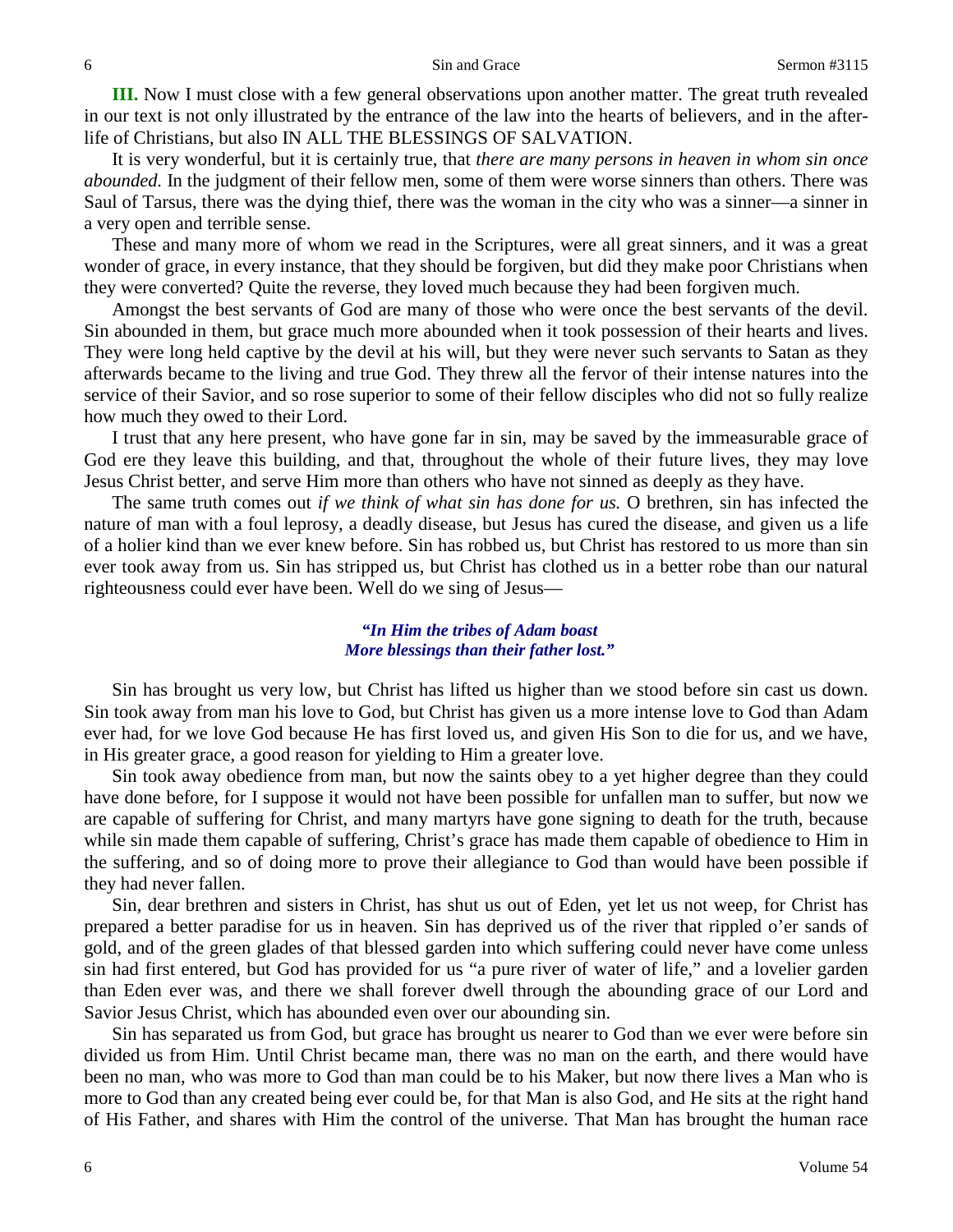Sin wrought us untold mischief, but grace has made even that mischief to be a gain to us, for now we are bought with blood as, otherwise, we never could have been. Now we know both sin and righteousness as we could not otherwise have done, and now the whispering of the old serpent, which was a lie, has proved to have a truth concealed in it, for we are indeed as gods, since we have become partakers of the divine nature by virtue of our union with the Christ of God.

O wondrous fall, which would have broken us hopelessly had it not been for still more marvelous grace! O wondrous restoration which has lifted us up, and made us more perfect than we were before we were broken, and elevated us to a glory of which we could never have dreamed, had we lived with Adam and Eve in paradise, and remained in innocence forever!

One practical remark I want to make before I close. It is this, *if you have received this grace which has abounded over your sin, take care that you do more for grace than you ever did for sin.* It is full of wonderful how much people will do for sin, what they will give, what they will spend, and what they will endure to gratify their passions and serve their cruel taskmaster, Satan. I should not like to guess what some men waste on their lusts, I should not like to make a calculation as to what some people spend in a year on what they call their pleasures.

Well, whatever the amount is, shall they give more, shall they do more for their god than we give and do for ours? Shall they be more intense in their adoration of Satan than we are in our obedience to God? That must never be, nor must we ever permit them to outdo us in the praises of their treasure.

They make night hideous with their praises of their god, Bacchus, but we do not often annoy them with the songs of Zion, it would be as well, perhaps, if we did, but we are often cowards in not rendering due praises to our God. They are not ashamed to make the welkin ring with their lascivious notes, then let us pluck up courage and boldly assert the glories of our God, and the wonders of our Lord and Savior, Jesus Christ. Especially, let us never be ashamed to say, "He loved me and gave Himself for me, and blessed be His holy name forever and ever. Amen."

#### **EXPOSITION BY C. H. SPURGEON**

#### *ROMANS 5*

**Verse 1.** *Therefore being justified by faith, we have peace with God through our Lord Jesus Christ:*  [See sermon #1456, Peace: A Fact and a Feeling]

This verse deserves to be printed in letters of gold. If you can truthfully say this, if it is indeed true of you, you are the happiest people under heaven. Let us read the verse again, "Therefore being justified by faith, we have peace with God through our Lord Jesus Christ:"

**2.** *By whom also we have access by faith into this grace wherein we stand, and rejoice in hope of the glory of God.*

We are not only at peace with God, but we are permitted to draw near to Him, have access to Him, we have access to His favor, to His grace. We may come to God when we will, for He is reconciled to us, and we are reconciled to Him, so we may now think of Him with joy and gladness.

**3.** *And not only so, but we glory in tribulations also:*

Somebody seemed to say to the apostle, "You talk about peace with God, and access to God, but you are troubled in mind, you are sickly in body, you are poor in estate, just as other people are," so Paul replies, "Yes, we know that it is so, 'but we glory in tribulations also:'"

**3.** *Knowing that tribulation worketh patience;*

It is sent for our good, we accept our trials as a part of our estate, and in some respects, the very richest part of our estate. We get more good out of our adversity than out of our prosperity. Our troubles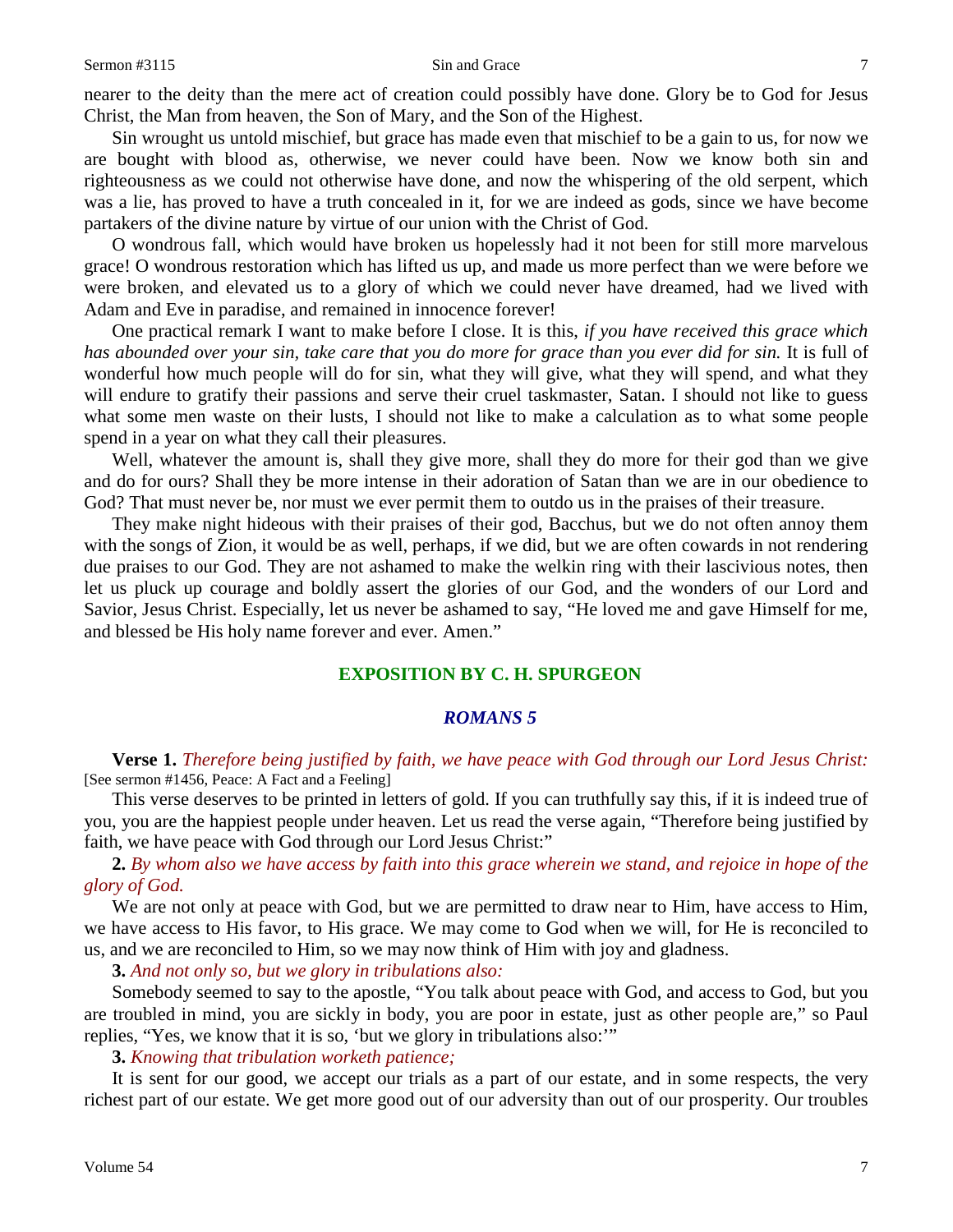have made men of us, whereas our joys might have unmanned us. Trials have braced us up, and we glory in them, "knowing that tribulation works patience."

**4.** *And patience, experience; and experience, hope;*

The longer we wait, the brighter do our eyes get. Our very trials, when they have passed over us, leave us stronger and happier than we were before. Our experience works in us hope.

**5.** *And hope maketh us not ashamed; because the love of God is shed abroad in our hearts by the Holy Ghost which is given unto us.* [See sermon #829, The Perfuming of the Heart]

What a blessed thing it is that when troubles are shed abroad outside us, the love of God is shed abroad inside us, when we are tried without, we are comforted within, and so we are made strong, and we have no cause to fear.

**6.** *For when we were yet without strength, in due time Christ died for the ungodly.* [See sermons #1191, For Whom Did Christ Die?, #13345, For Whom is the Gospel Meant? and #2341, The Undying Gospel for the Dying Year]

And as He died for us when we were ungodly, what will He not do for us now that He has bought us as His own? He gave the highest proof of His love to us when we were most unworthy of it, so will He leave us now? God forbid!

### **7.** *For scarcely—*

Now the apostle goes away from his theme, carried away by the still greater subject of the love of God in Christ Jesus, and the way of reconciliation by Christ, he goes off to that theme, "For scarcely"—

### **7.** *For a righteous man will one die:*

However "just" Aristides might be, nobody would die for him. However "righteous" a man might be, he would not, by his justice or righteousness, win enough affection to induce anybody to die for him.

**7.** *Yet peradventure for a good man some would even dare to die.*

There might possibly be some who would die for a John Howard, or a man of that ilk.

**8.** *But God commendeth* [See sermon #104, Love's Commendation] *his love toward us, in that, while we were yet sinners, Christ died for us.*

When we were not even just, much less good, "Christ died for us."

**9.** *Much more then, being now justified by his blood, we shall be saved from wrath through him.*

As He died for us, He will certainly save us. He who died for the ungodly will never cast away those whom He has justified. The death of Christ for His own people is the guarantee that He will love them even to the end.

**10.** *For if, when we were enemies, we were reconciled to God by the death of his Son, much more, being reconciled, we shall be saved by his life.*

Did He love us when we were His enemies? Then most assuredly He will love us now that we are His friends. Did His death save us? Then, will not His life also save us? As He took such pains to reconcile us to His Father, will He not take equal pains—nay, "much more." [See sermon #2587, "MUCH MORE"] to preserve us safe to the end?

# **11.** *And not only so,—*

Paul seems to go up a ladder, and when he gets to the top of it, he sets up another on the top of that one and proceeds to mount that. This is the second time that we have read, "And not only so,"—

**11.** *But we also joy in God through our Lord Jesus Christ, by whom we have now received the atonement.*

Christ has made atonements for us, and God has accepted that atonement on our behalf. We also have received it ourselves, and now we are glad in God—glad that there is a God, glad that there is such a God, and glad that He is our God and Father in Christ Jesus. [See sermons #1045, Joy in a Reconciled God, and #2550, Joy in God]

**12.** *Wherefore, as by one man sin entered into the world, and death by sin; and so death passed upon all men, for that all have sinned:*

It was by one man's sin that we all fell through the first Adam. Does anyone object to the justice of that? I pray you, do not object to what is your only hope. If you and I had each one sinned for himself or